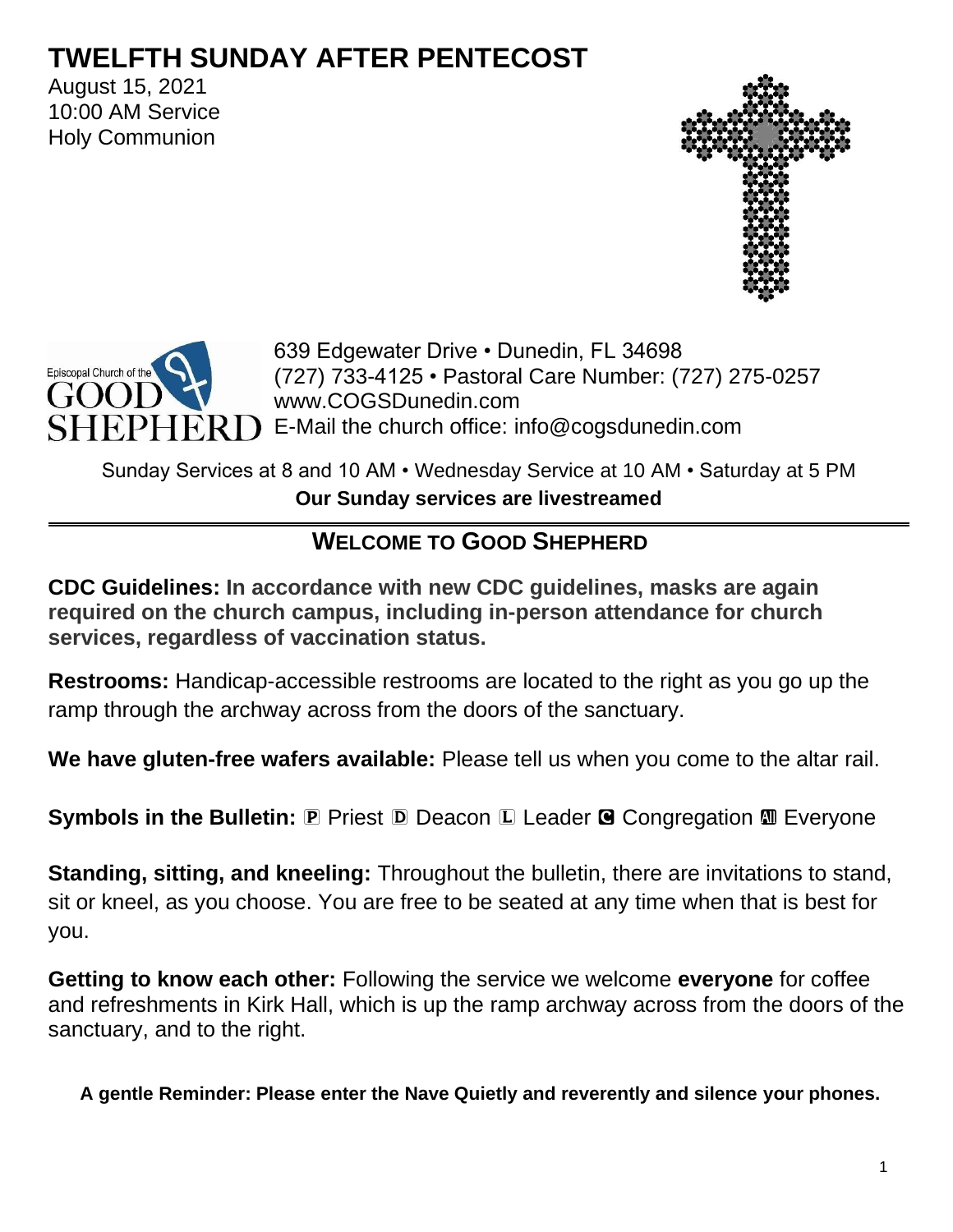#### **GATHERING FOR WORSHIP**

**PRELUDE** *Morning has Broken* arr. by Diane Bish **WELCOME AND ANNOUNCEMENTS**

**THE GATHERING HYMN O Worship the King H. 388 vs 1,3,5** 

**C** 

*O worship the King, all glorious above! O gratefully sing his power and his love! Our Shield and Defender, the Ancient of Days, pavilioned in splendor, and girded with praise.* 

*The earth, with its store of wonders untold, Almighty, thy power hath founded of old, hath stablished it fast by a changeless decree, and round it hath cast, like a mantle, the sea.*

*Frail children of dust, and feeble as frail, in thee do we trust, nor find thee to fail; thy mercies how tender! how firm to the end! Our Maker, Defender, Redeemer, and Friend!*

**THE OPENING ACCLAMATION**

P Blessed be God: Father, Son, and Holy Spirit.

C **And blessed be God's kingdom, now and for ever. Amen.**

**Collect for Purity**

a **Almighty God, unto whom all hearts are open, all desires known, and from whom no secrets are hid. Cleanse the thoughts of our hearts by the inspiration of thy Holy Spirit, that we may perfectly love thee, and worthily magnify thy holy Name; through Christ our Lord. Amen.**

**THE COLLECT OF THE DAY**

- P The Lord be with you.
- C **And also with you.**
- P Let us pray… Almighty God, you have given your only Son to be for us a sacrifice for sin, and also an example of godly life: Give us grace to receive thankfully the fruits of his redeeming work, and to follow daily in the blessed steps of his most holy life; through Jesus Christ your Son our Lord, who lives and reigns with you and the Holy Spirit, one God, now and for ever.

#### C **Amen**.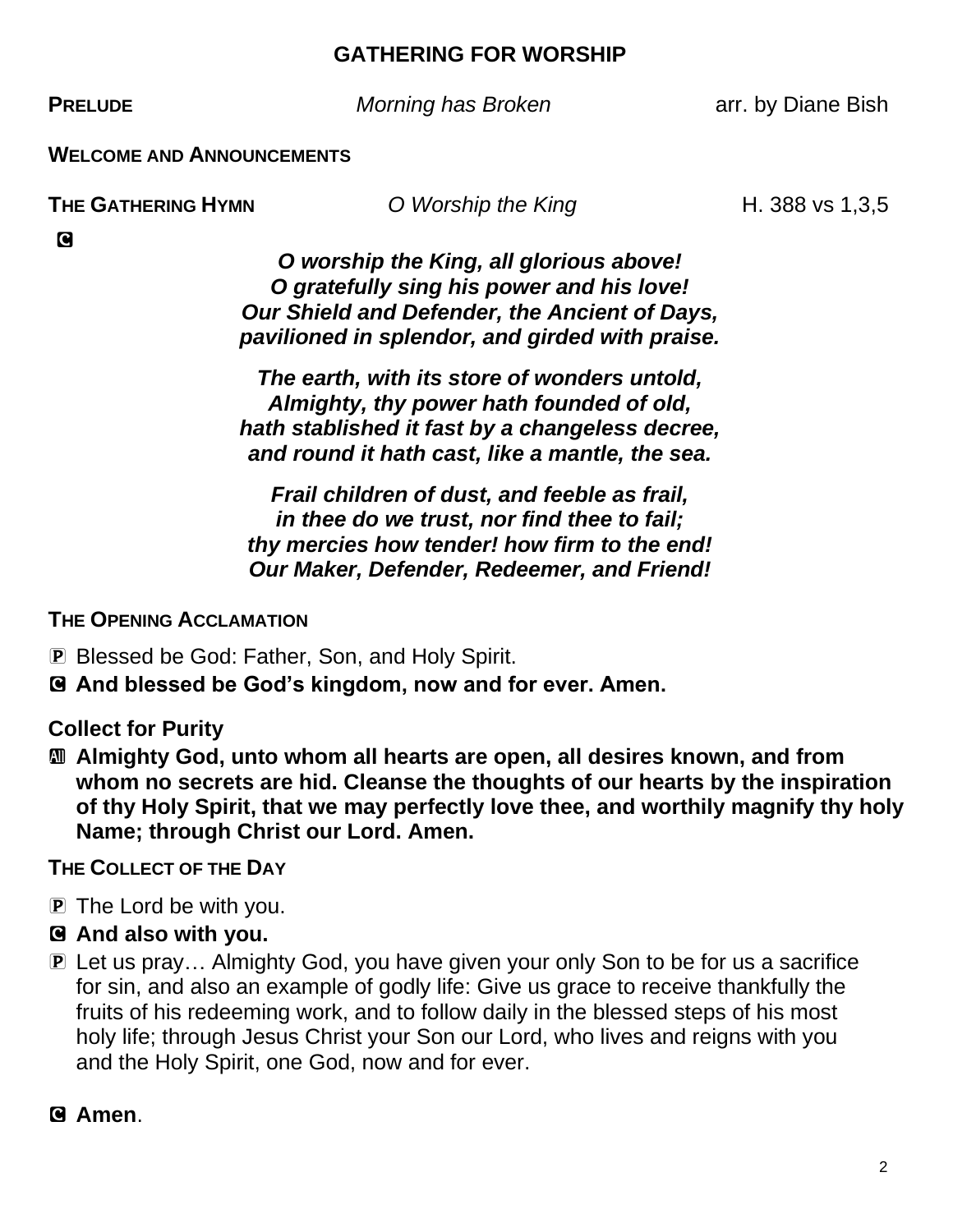# **THE WORD OF GOD**

**THE READINGS:** 1 Kings 2:10-12; :3-14, Psalm 111, Ephesians 5:15-20, John 6:51-58

## **The First Reading:**

L *The First Reading is taken from 1 King chapter 2…*

David slept with his ancestors, and was buried in the city of David. The time that David reigned over Israel was forty years; he reigned seven years in Hebron, and thirty-three years in Jerusalem. So Solomon sat on the throne of his father David; and his kingdom was firmly established. Solomon loved the LORD, walking in the statutes of his father David; only, he sacrificed and offered incense at the high places. The king went to Gibeon to sacrifice there, for that was the principal high place; Solomon used to offer a thousand burnt offerings on that altar. At Gibeon the LORD appeared to Solomon in a dream by night; and God said, "Ask what I should give you." And Solomon said, "You have shown great and steadfast love to your servant my father David, because he walked before you in faithfulness, in righteousness, and in uprightness of heart toward you; and you have kept for him this great and steadfast love, and have given him a son to sit on his throne today. And now, O LORD my God, you have made your servant king in place of my father David, although I am only a little child; I do not know how to go out or come in. And your servant is in the midst of the people whom you have chosen, a great people, so numerous they cannot be numbered or counted. Give your servant therefore an understanding mind to govern your people, able to discern between good and evil; for who can govern this your great people?" It pleased the Lord that Solomon had asked this. God said to him, "Because you have asked this, and have not asked for yourself long life or riches, or for the life of your enemies, but have asked for yourself understanding to discern what is right, I now do according to your word. Indeed I give you a wise and discerning mind; no one like you has been before you and no one like you shall arise after you. I give you also what you have not asked, both riches and honor all your life; no other king shall compare with you. If you will walk in my ways, keeping my statutes and my commandments, as your father David walked, then I will lengthen your life."

The Word of the Lord.

#### <sup>C</sup> **Thanks be to God.**

**Metrical Psalm 111** *Tune: All Praise to Thee* **<b>H.** 43 vs 1,3,4

*Hallelujah! Among the just My heart will give God thanks and praise; Your works are great and learned by all Who take delight to know your ways.*

*To those who fear God, you give food; You show the power of your hand As, mindful of your covenant, You give to us the promised land.*

#### *Your hands work justice, faithfulness, And your commandments all are sure; For they are done in equity And truth, and they will long endure.*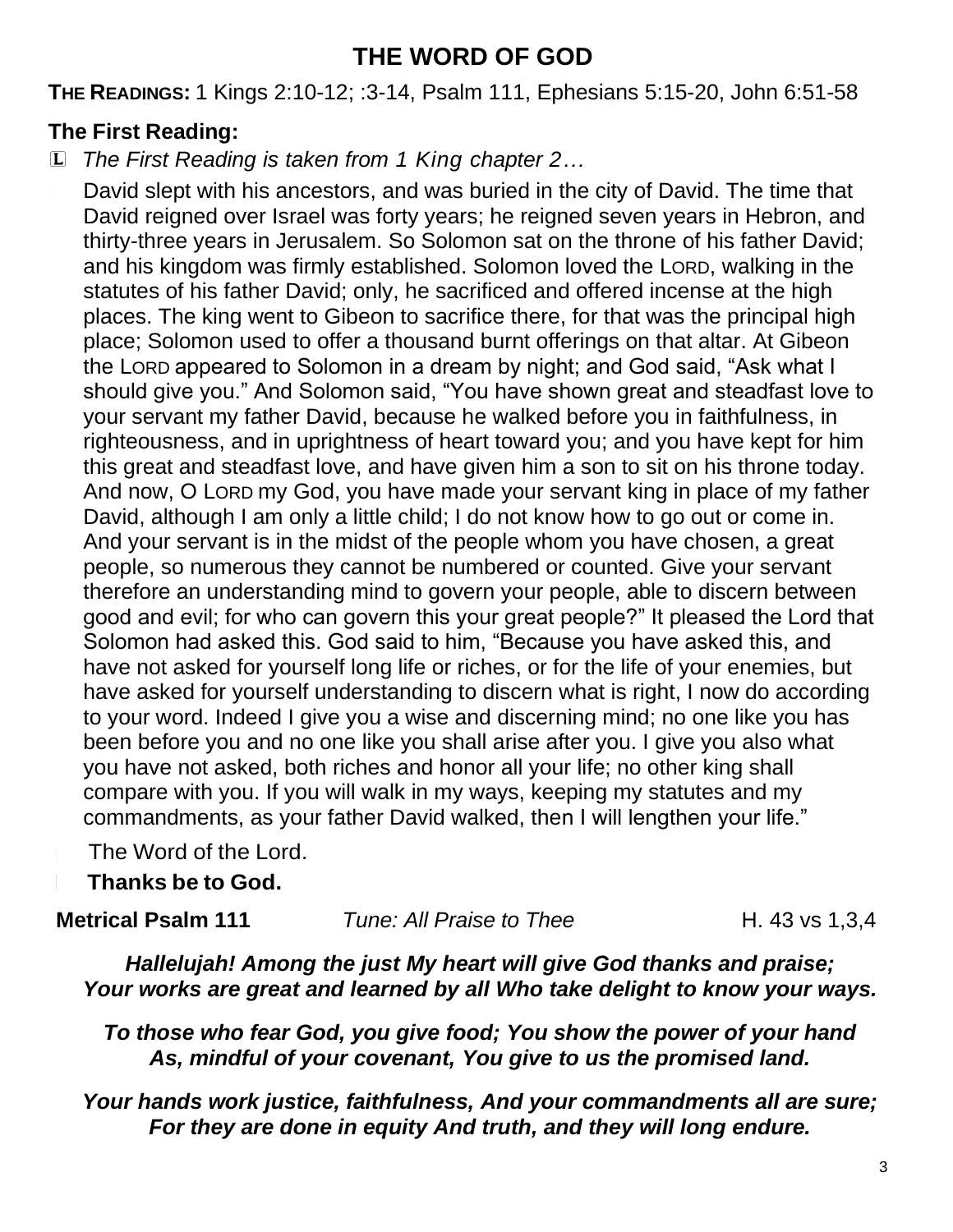### **The Second Reading**

L *The Second Reading is taken from Ephesians chapter 5…*

Be careful then how you live, not as unwise people but as wise, making the most of the time, because the days are evil. So do not be foolish, but understand what the will of the Lord is. Do not get drunk with wine, for that is debauchery; but be filled with the Spirit, as you sing psalms and hymns and spiritual songs among yourselves, singing and making melody to the Lord in your hearts, giving thanks to God the Father at all times and for everything in the name of our Lord Jesus Christ.

The Word of the Lord.

<sup>C</sup> **Thanks be to God.**

**The Gospel Acclamation** *Word of God, Come Down on Earth*

# 510 Word of God, Come Down on Earth

**Liebster Jesu** 

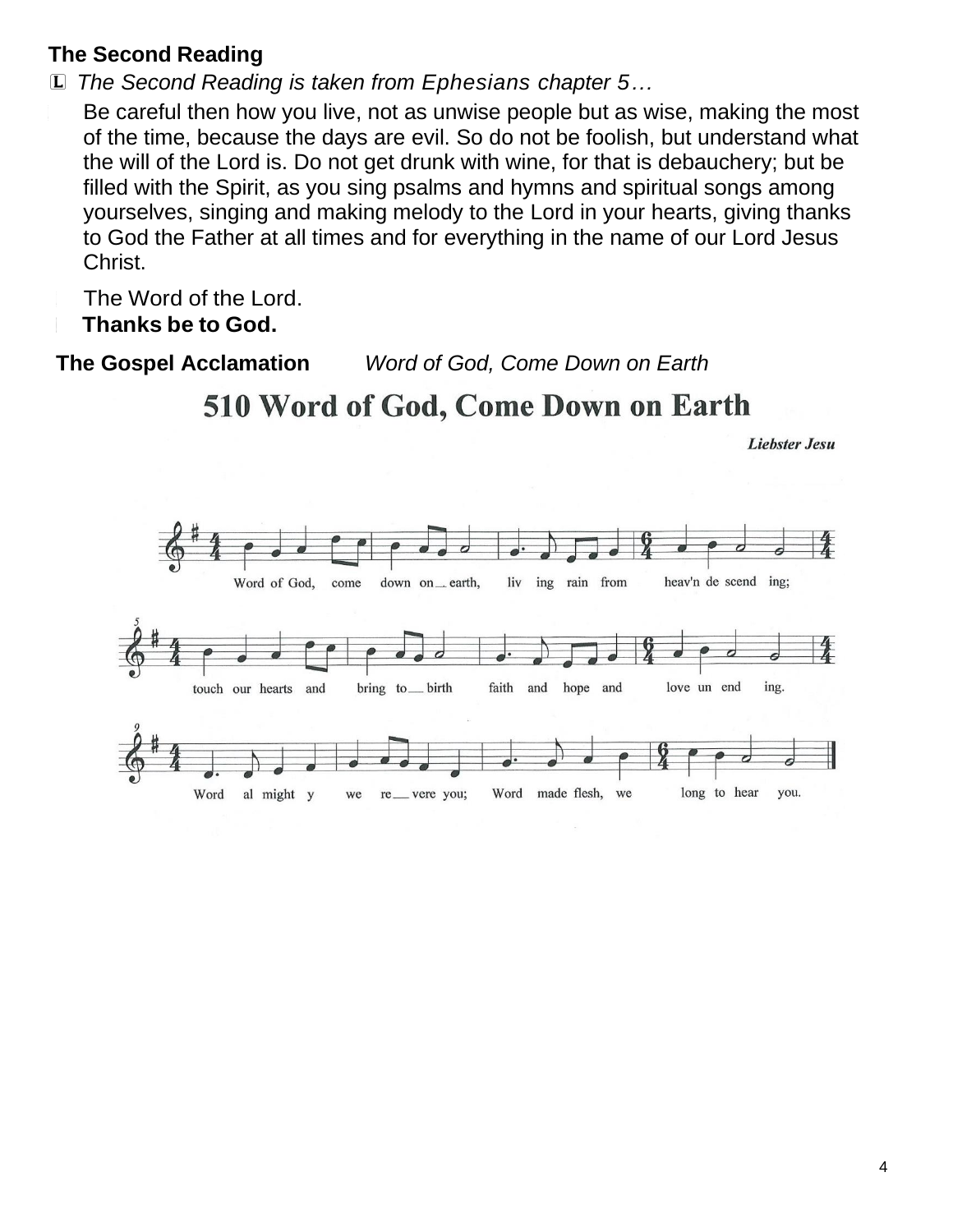#### **THE GOSPEL**

- D *The Holy Gospel of our Lord Jesus Christ according to John.*
- C **Glory to you, Lord Christ.**
- D Jesus said, "I am the living bread that came down from heaven. Whoever eats of this bread will live forever; and the bread that I will give for the life of the world is my flesh." The Jews then disputed among themselves, saying, "How can this man give us his flesh to eat?" So Jesus said to them, "Very truly, I tell you, unless you eat the flesh of the Son of Man and drink his blood, you have no life in you. Those who eat my flesh and drink my blood have eternal life, and I will raise them up on the last day; for my flesh is true food and my blood is true drink. Those who eat my flesh and drink my blood abide in me, and I in them. Just as the living Father sent me, and I live because of the Father, so whoever eats me will live because of me. This is the bread that came down from heaven, not like that which your ancestors ate, and they died. But the one who eats this bread will live forever."
	- The Gospel of the Lord.

#### C **Praise to you, Lord Christ.**

**SERMON** The Rev. Cindy Roehl

**THE NICENE CREED**

C **We believe in one God, the Father, the Almighty, maker of heaven and earth, of all that is, seen and unseen.**

**We believe in one Lord, Jesus Christ, the only Son of God, eternally begotten of the Father, God from God, Light from Light, true God from true God, begotten, not made, of one Being with the Father. Through him all things were made. For us and for our salvation he came down from heaven: by the power of the Holy Spirit he became incarnate from the Virgin Mary, and was made man. For our sake he was crucified under Pontius Pilate; he suffered death and was buried. On the third day he rose again in accordance with the Scriptures; he ascended into heaven and is seated at the right hand of the Father. He will come again in glory to judge the living and the dead, and his kingdom will have no end.**

**We believe in the Holy Spirit, the Lord, the giver of life, who proceeds from the Father and the Son. With the Father and the Son he is worshiped and glorified. He has spoken through the Prophets. We believe in one holy catholic and apostolic Church. We acknowledge one baptism for the forgiveness of sins. We look for the resurrection of the dead, and the life of the world to come. Amen.**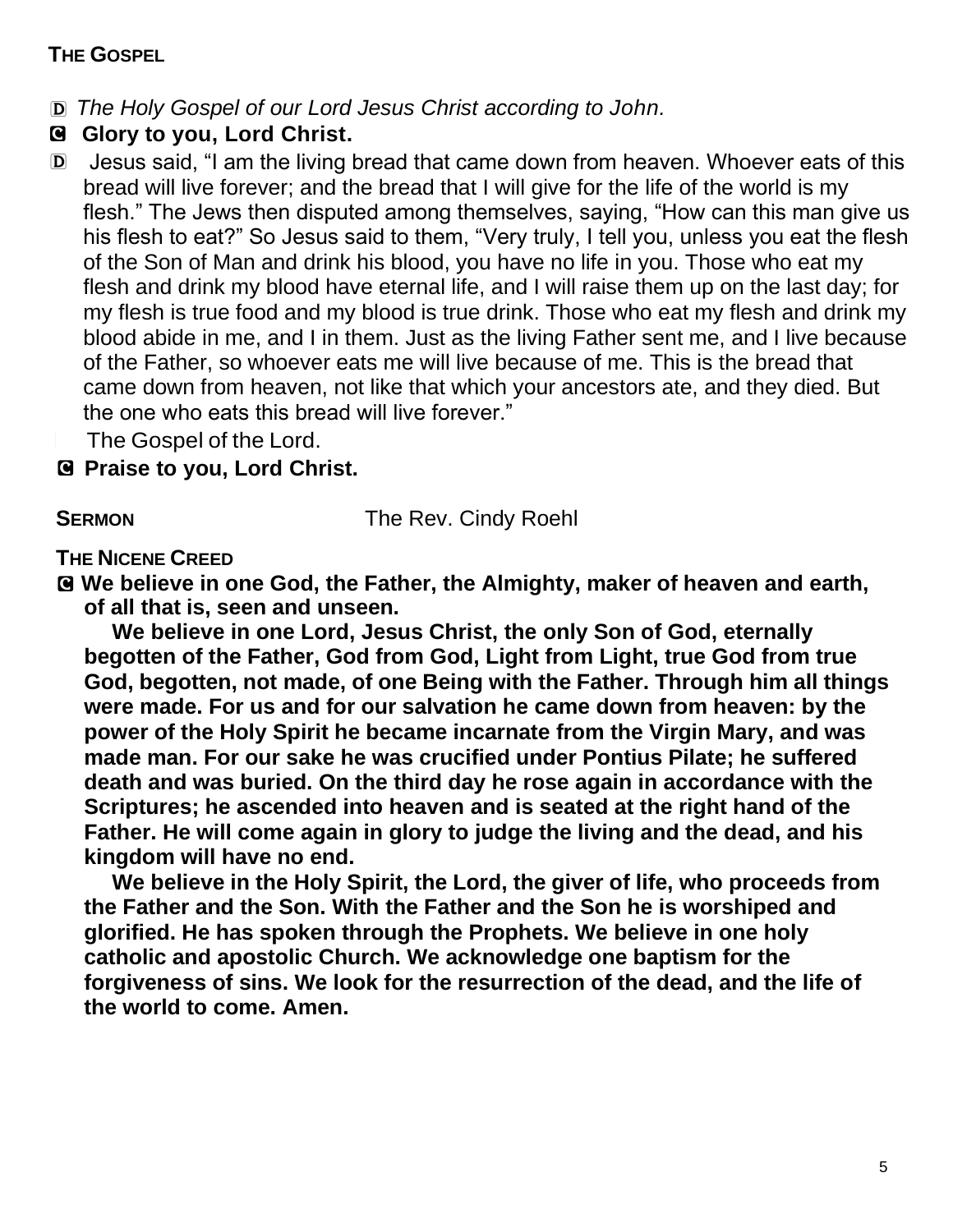### **THE PRAYERS OF THE PEOPLE**

- D Heavenly Father, you have promised to hear when we pray in the name of your Son. Therefore, in confidence and trust we pray for the Church.
- L Father, enliven the Church for its mission,

## C **that we may be salt of the earth and light to the world.**

Breathe fresh life into your people.

## C **Give us power to reveal Christ in word and action.**

We pray for the world: we pray for our elected leaders, and implore that you will lead us and every nation into the ways of justice and peace. God of truth, inspire with your wisdom those whose decisions affect the lives of others

## C **that all may act with integrity and courage.**

Give grace to all whose lives are linked with ours.

## C **May we serve Christ in one another, and love as he loves us.**

<sup>L</sup> We pray for the community, and for those in need. especially . . . [*add names from notebook*] and those we now namealoud or in our hearts [*leave time* ]. God of hope, comfort and restore all who suffer in body, mind or spirit, and make us willing agents of your compassion.

#### C **Strengthen us as we share in making people whole, that all may know the power of your healing love.**

We give you thanks for all the blessings of this life, especially the flowers given today to the Glory of God and for the birthdays this week for Donna Pylman, Mildred Levey, Carol Cates, Catherine Schweitzer, Peggy Tomlinson and the anniversaries of Kirk & Betsey McKenna, Bob & Cindy Roehl, Dave & Robin Megel*.* Awaken in us a sense of wonder for the earth and all that is in it.

## C **Teach us to care creatively for its resources.**

<sup>L</sup> We remember those who have died and those who mourn (especially . . . [*add names from notebook*]). We remember with thanksgiving those near to us whose absence still leaves a hole in our hearts; I invite you to say their names, silently or aloud [*leave time .......................*]. We pray for all who have died in the faith of Christ, and those whose faith is known to you alone.

## C **Father, into your hands we commend them.**

L Lord, you have called us to serve you. We pray for ourselves and our ministries.

C **Grant that we may walk in your presence: your love in our hearts, your truth in our minds, your strength in our wills, until, at the end of our journey, we know the joy of our homecoming and the welcome of your embrace, through Jesus Christ our Lord.**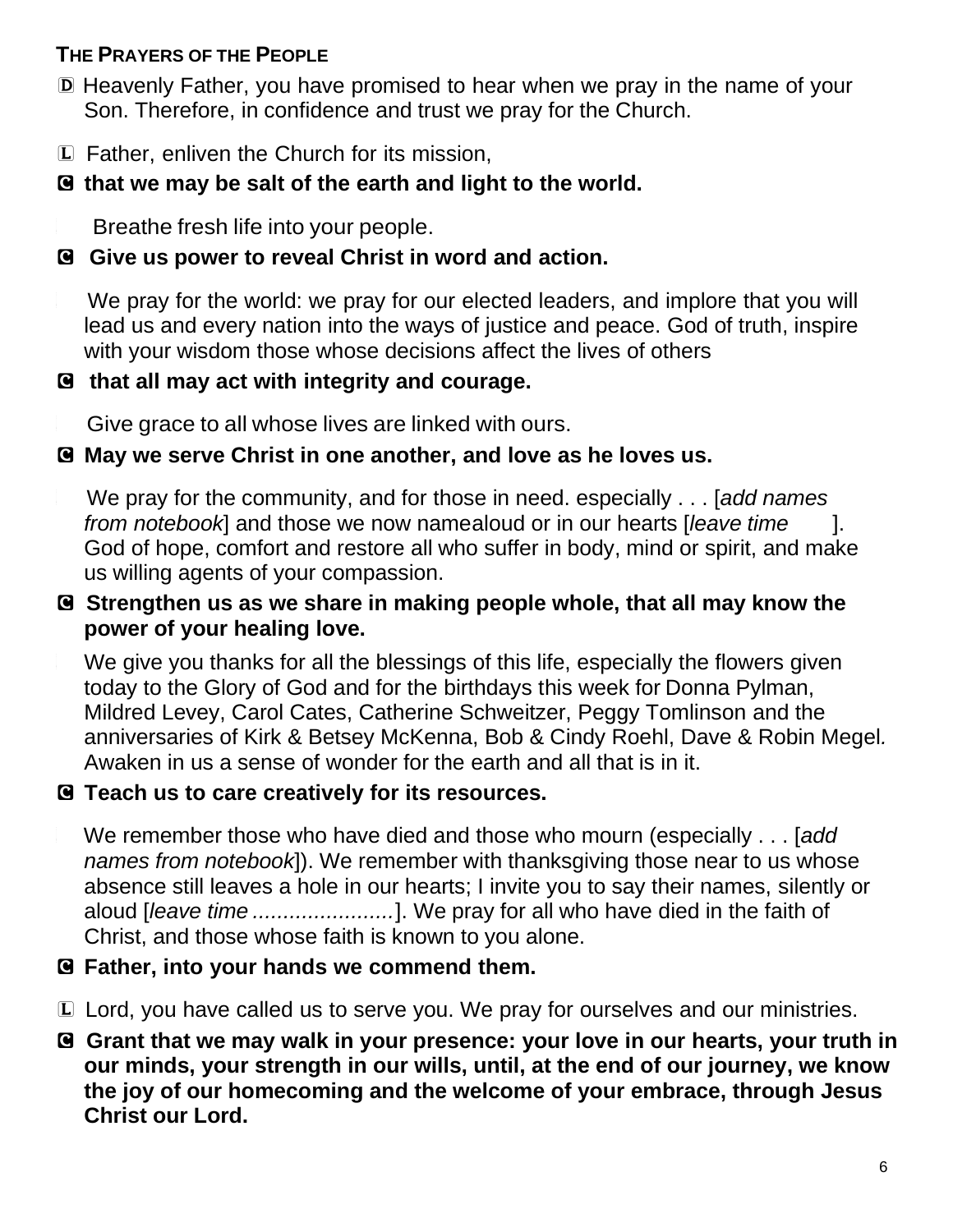*(The Celebrant adds a concluding collect.)* 

#### **CONFESSION & ABSOLUTION:**

- D Let us confess our sins against God and our neighbor. *(Silence is kept.)*
- C **Most merciful God, we confess that we have sinned against you in thought, word, and deed, by what we have done, and by what we have left undone. We have not loved you with our whole heart; we have not loved our neighbors as ourselves. We are truly sorry and we humbly repent. For the sake of your Son Jesus Christ, have mercy on us and forgive us; that we may delight in your will, and walk in your ways, to the glory of your Name. Amen.**
- P Almighty God have mercy on you, forgive you all your sins through our Lord Jesus Christ, strengthen you in all goodness, and by the power of the Holy Spirit keep you in eternal life.

<sup>C</sup> **Amen**.

#### **THE GREETING OF PEACE**

 $\overline{P}$  The peace of the Lord be always with you.

C **And also with you.** (*All may greet one another in the name of the Lord.*)

#### **THE HOLY COMMUNION**

#### **THE OFFERTORY SENTENCE**

**THE OFFERTORY** *Elevation in Eb* Dom Paul Benoit, O.S.B.

#### **THE PRESENTATION**

D We gladly present the fruits of our lives to the God who creates us, redeems us and sustains us. May we have the grace to use them to heal God's world.

**THE PRESENTATION HYMN** *We Give Thee but Thine Own*

*We give thee but thine own, whate'er the gift may be; all that we have is thine alone, a trust, O Lord, from thee.* 

*May we thy bounties thus as stewards true receive, and gladly, as thou blessest us, to thee our first-fruits give.*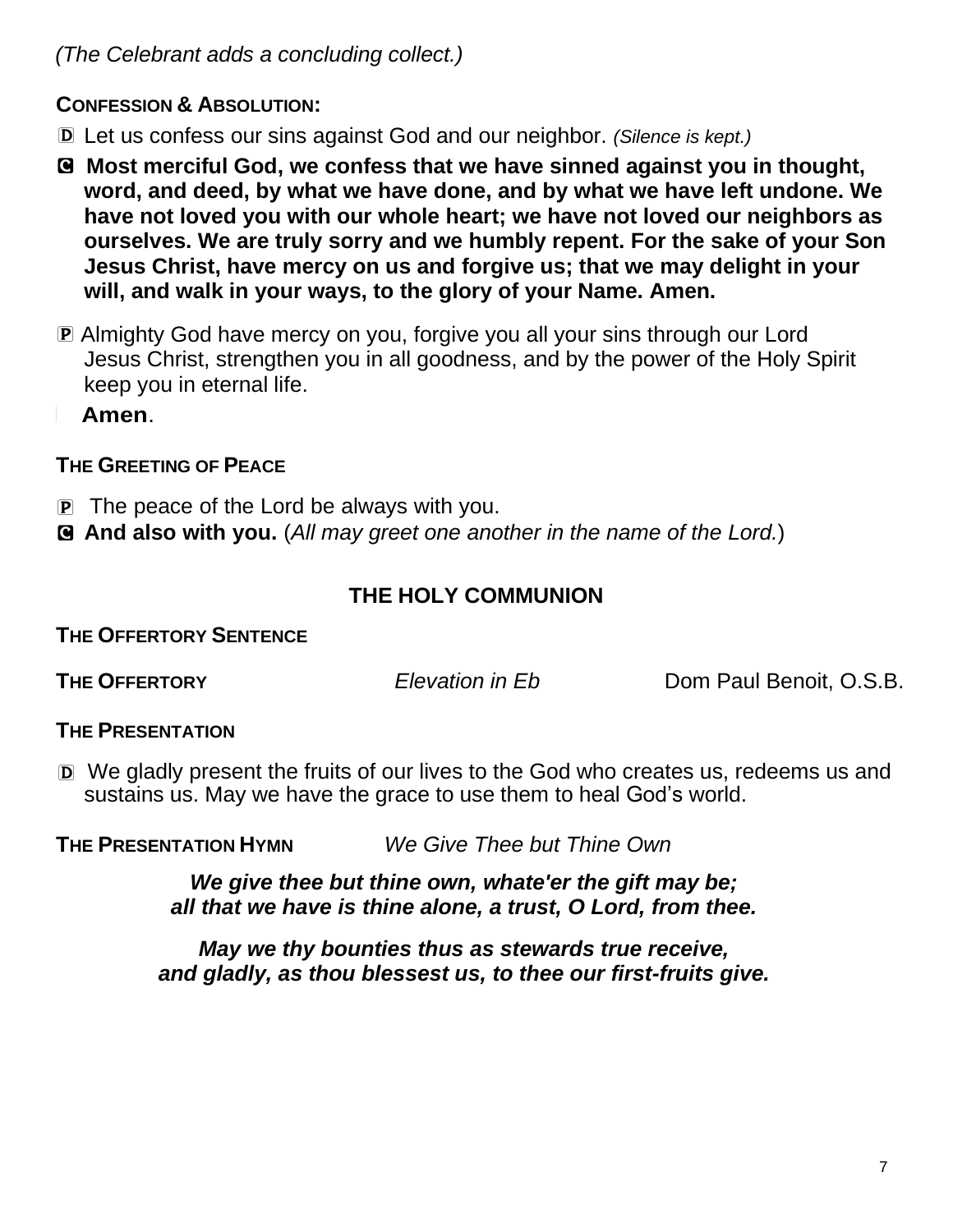**THE GREAT THANKSGIVING:** Eucharistic Prayer A

- P The Lord be with you.
- C **And also with you.**
- P Lift up your hearts.
- C **We lift them to the Lord.**
- P Let us give thanks to the Lord our God.
- C **It is right to give him thanks and praise.**
- **P** It is right, and a good and joyful thing, always and everywhere to give thanks to you, Father Almighty, Creator of heaven and earth. For you are the source of light and life, you made us in your image, and called us to new life in Jesus Christ our Lord. Therefore, we praise you, joining our voices with Angels and Archangels and with all the company of heaven, who for ever sing this hymn to proclaim the glory of your Name:
- A **Holy, holy, holy Lord, God of power and might, S130 Holy, holy, holy Lord, God of power and might, heaven and earth are full, full of your glory. Hosanna in the highest. Hosanna in the highest. Blessed is he who comes in the name of the Lord. Hosanna in the highest. Hosanna in the highest.**

*[Please stand or kneel, as you choose.]*

P Holy and gracious Father: In your infinite love you made us for yourself, and, when we had fallen into sin and become subject to evil and death, you, in your mercy, sent Jesus Christ, your only and eternal Son, to share our human nature, to live and die as one of us, to reconcile us to you, the God and Father of all.

He stretched out his arms upon the cross, and offered himself, in obedience to your will, a perfect sacrifice for the whole world.

On the night he was handed over to suffering and death, our Lord Jesus Christ took bread; and when he had given thanks to you, he broke it, and gave it to his disciples, and said, "Take, eat: This is my Body, which is given for you. Do this for the remembrance of me."

 $\mathbb{P}$  After supper he took the cup of wine; and when he had given thanks, he gave it to them, and said, "Drink this, all of you: This is my Blood of the new Covenant, which is shed for you and for many for the forgiveness of sins. Whenever you drink it, do this for the remembrance of me." Therefore we proclaim the mystery of faith:

#### C **Christ has died. Christ is risen. Christ will come again.**

P We celebrate the memorial of our redemption, O Father, in this sacrifice of praise and thanksgiving. Recalling his death, resurrection, and ascension, we offer you these gifts.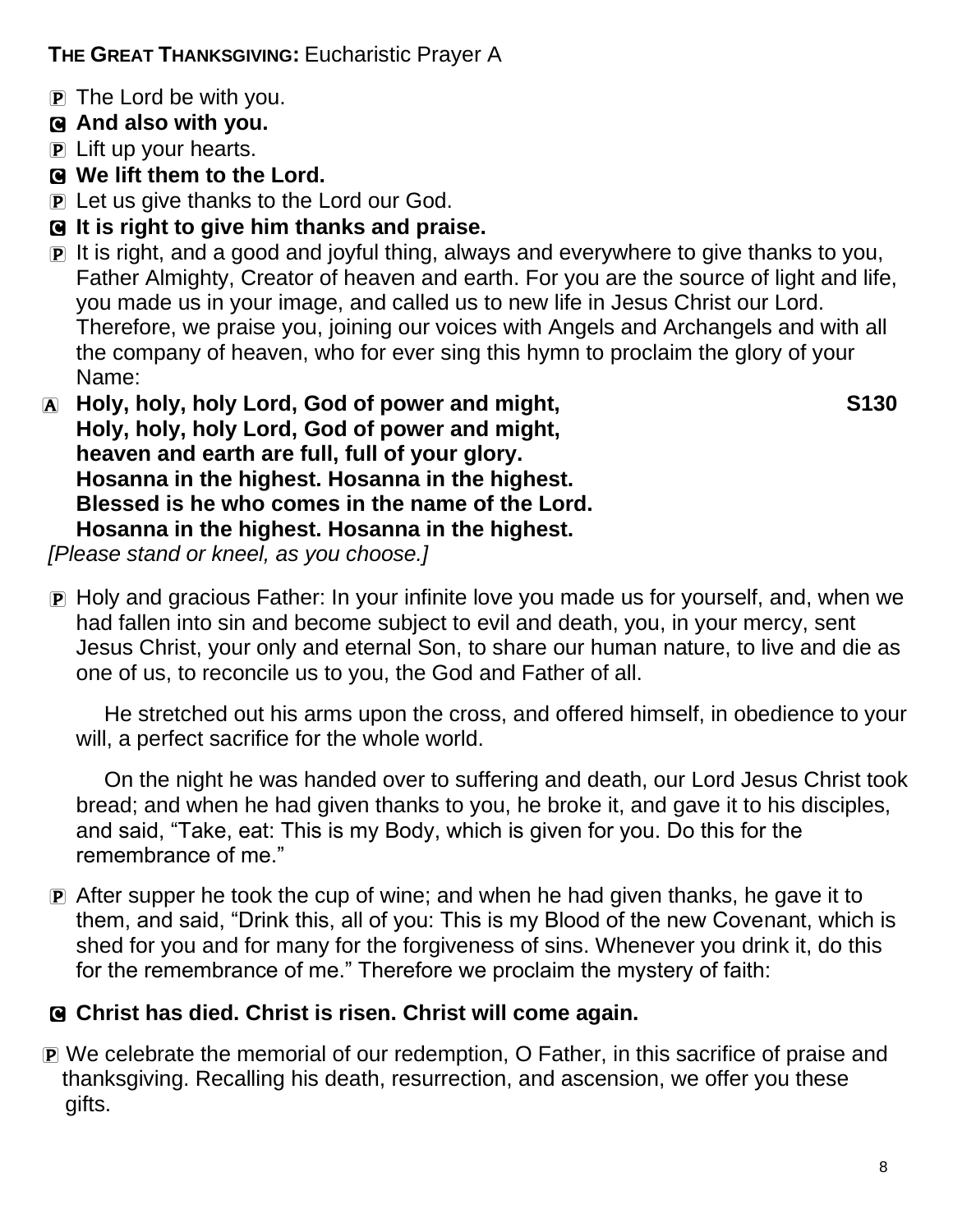P Sanctify them by your Holy Spirit to be for your people the Body and Blood of your Son, the holy food and drink of new and unending life in him. Sanctify us also that we may faithfully receive this holy Sacrament, and serve you in unity, constancy, and peace; and at the last day bring us with all your saints into the joy of your eternal kingdom.

All this we ask through your Son Jesus Christ: By him, and with him, and in him, in the unity of the Holy Spirit all honor and glory is yours, Almighty Father, now and for ever.

## <sup>a</sup> **Amen**.

### **THE LORD'S PRAYER**

- P And now as our Savior Christ has taught us, we are bold to say,
	- <sup>a</sup> **Our Father, who art in heaven, hallowed be thy Name, thy kingdom come, thy will be done, on earth as it is in heaven. Give us this day our daily bread. And forgive us our trespasses, as we forgive those who trespass against us. And lead us not into temptation, but deliver us from evil. For thine is the kingdom, and the power, and the glory, for ever and ever. Amen.**

## **THE BREAKING OF THE BREAD**

P Alleluia! Christ our Passover is sacrificed for us;

#### C **Therefore let us keep the feast. Alleluia!**

- P The Gifts of God for the People of God.
- **COMMUNION** *His Eye is on the Sparrow* Charles Gabriel arr. by H.C. Boyer

*[Please remain seated.]*

**THE CHANT** *Sing, Praise and Bless the Lord*

#### *Sing, praise and bless the Lord. Sing, praise and bless the Lord. Peoples! Nations! Alleluia! Alleluia!*

**THE PRAYER AFTER COMMUNION**

Let us pray...

C **Almighty and everliving God, we thank you for feeding us with the spiritual food of the most precious Body and Blood of your Son our Savior Jesus Christ; and for assuring us in these holy mysteries that we are living members of the Body of your Son, and heirs of your eternal kingdom. And now, Father, send us out to do the work you have given us to do, to love and serve you as faithful witnesses of Christ our Lord. To him, to you, and to the Holy Spirit, be honor and glory, now and for ever. Amen.**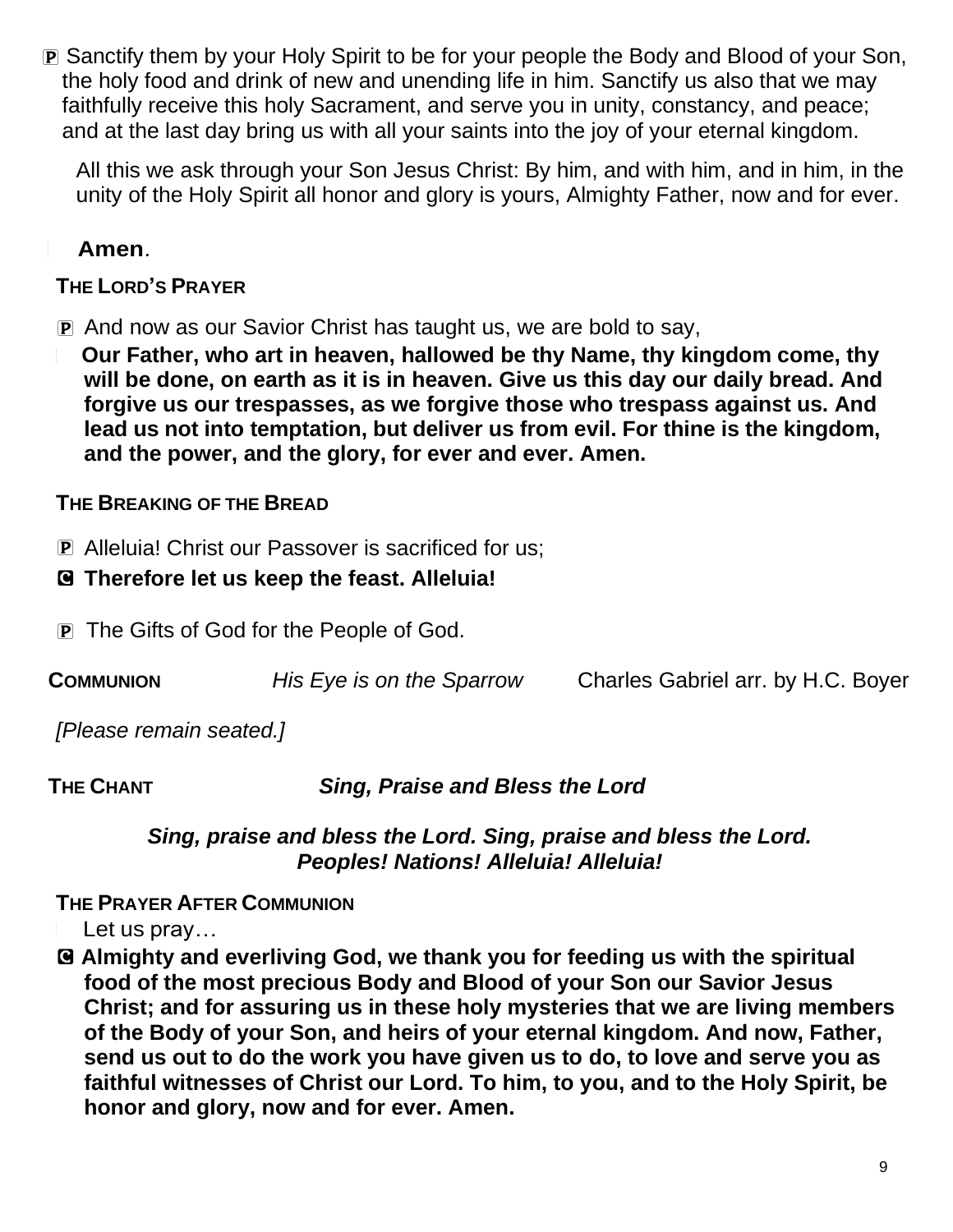| <b>THE BLESSING</b> |  |  |  |  |
|---------------------|--|--|--|--|
|---------------------|--|--|--|--|

**THE SENDING HYMN** *To God be the Glory*

*To God be the glory; great things he has done! So loved he the world that he gave us his Son, who yielded his life an atonement for sin, and opened the life-gate that all may go in.*

*Refrain:*

*Praise the Lord, praise the Lord; let the earth hear his voice! Praise the Lord, praise the Lord; let the people rejoice! O come to the Father through Jesus the Son, and give him the glory: great things he has done!*

*Great things he has taught us; great things he has done, and great our rejoicing through Jesus the Son; but purer and higher and greater will be our wonder, our transport, when Jesus we see. [Refrain]*

**THE DISMISSAL**

P Go in peace to love and serve the Lord!

C **Thanks be to God!**

**THE POSTLUDE** *Postlude in F Major* Ch. H. Rinck